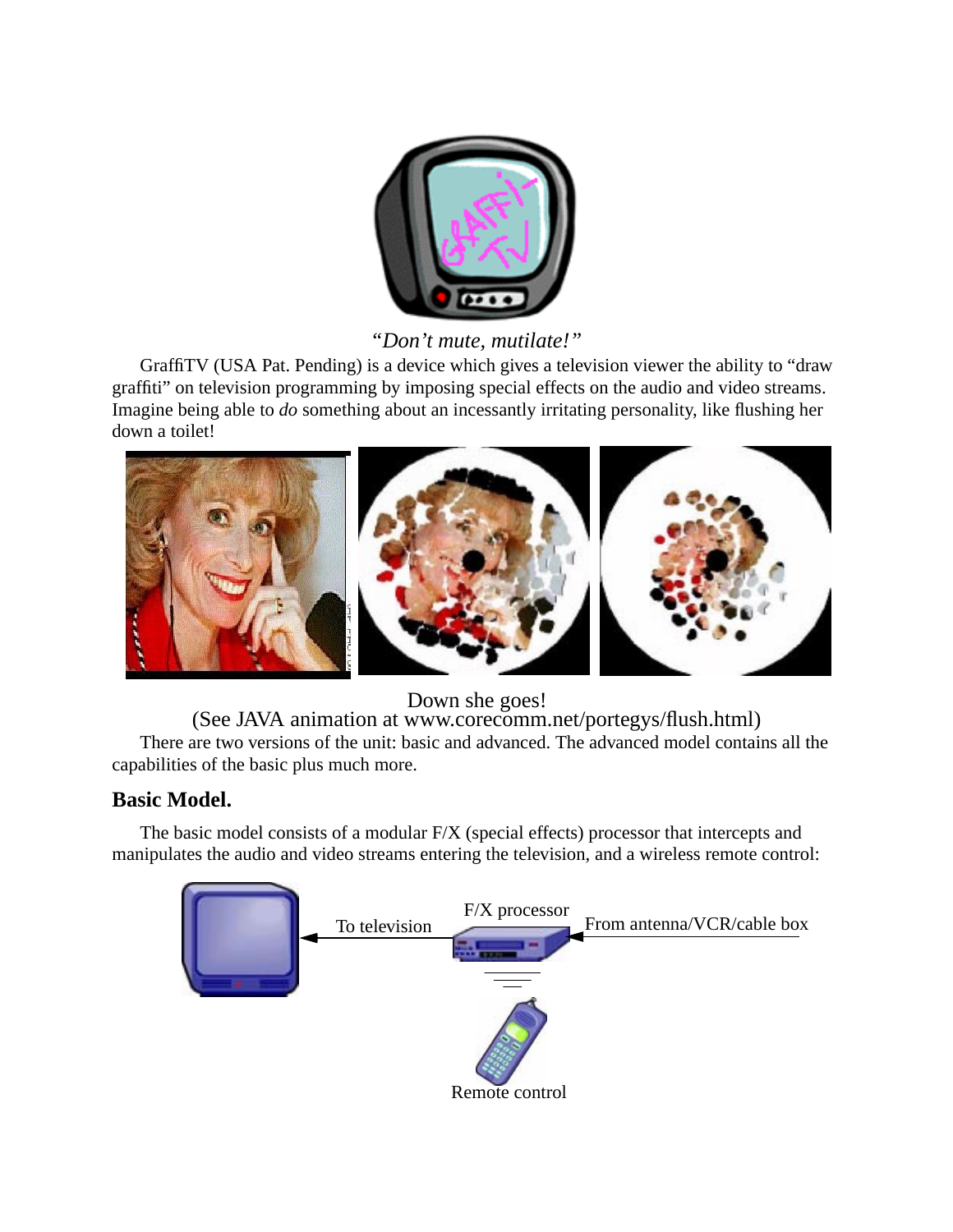While other products such as ReplayTV (replaytv.com), TiVo (tivo.com), and UltimateTV (www.ultimatetv.com) allow a user to exert VCR-like control over live television (pause, rewind, slow-motion, etc.), only GraffiTV allows a user to apply entertaining modifications to the audio and video streams. In fact, GraffiTV can be used in conjunction with the aforementioned products to achieve even greater television viewing satisfaction.

#### **Special Effects:**

*• Freeze (unfreeze):*

 This effect takes a snapshot of the current screen, much like the VCR pause function. Other effects may then be applied to it. For example, the user may wish to freeze the screen when a certain celebrity or political figure appears on it to add personal "adornments". The freeze effect can also be toggled to continue the action.

*• Audio:*

Belching, groans, moans, panting, and smooching sounds (controllable intonation). "For God's sake, stop this!" "I can't hear you!" "I hate/love this!" "I'm mad as hell and I'm not going to take it anymore!" "Sure!" (sarcastic) "They're coming to take me away, ha ha!" "This sucks!"

#### *• Animation (audio-video):*

Big nose appears, sniffs and goes "ewwww...". Bugs crawl on screen. Cracking and crumbling: screen falls apart to rumbling sounds. Demonstration mode: cycle through all effects to show what they do. Dog sniffs around on screen, lifts leg and pees. Flushing: screen appears to swirl down a drain to sound of flushing. Giant tongue slurps and "smears" screen. "GraffiTV" logo with audible count-down (for snack run). "Insect eye" faceted view of many channels. Prank random channel change (who has the remote?). Screen "rolls up" into cylinder (like a window shade or parchment); while rolled up, audio is muffled. Sweet music and scenic view for relaxation.

#### *• Interactive:*

General drawing and painting with various possible pen/brush types and colors. Acid drops: "burn" holes in screen.

Bubbles: pump up part of screen until it pops, or popping bubble-wrap. Bullets: blow holes in screen.

Cut out pieces of screen with scissors or buzzsaw and move pieces around

 (both in freeze mode and while original areas of screen moving on pieces) Cream pies: splatter on screen.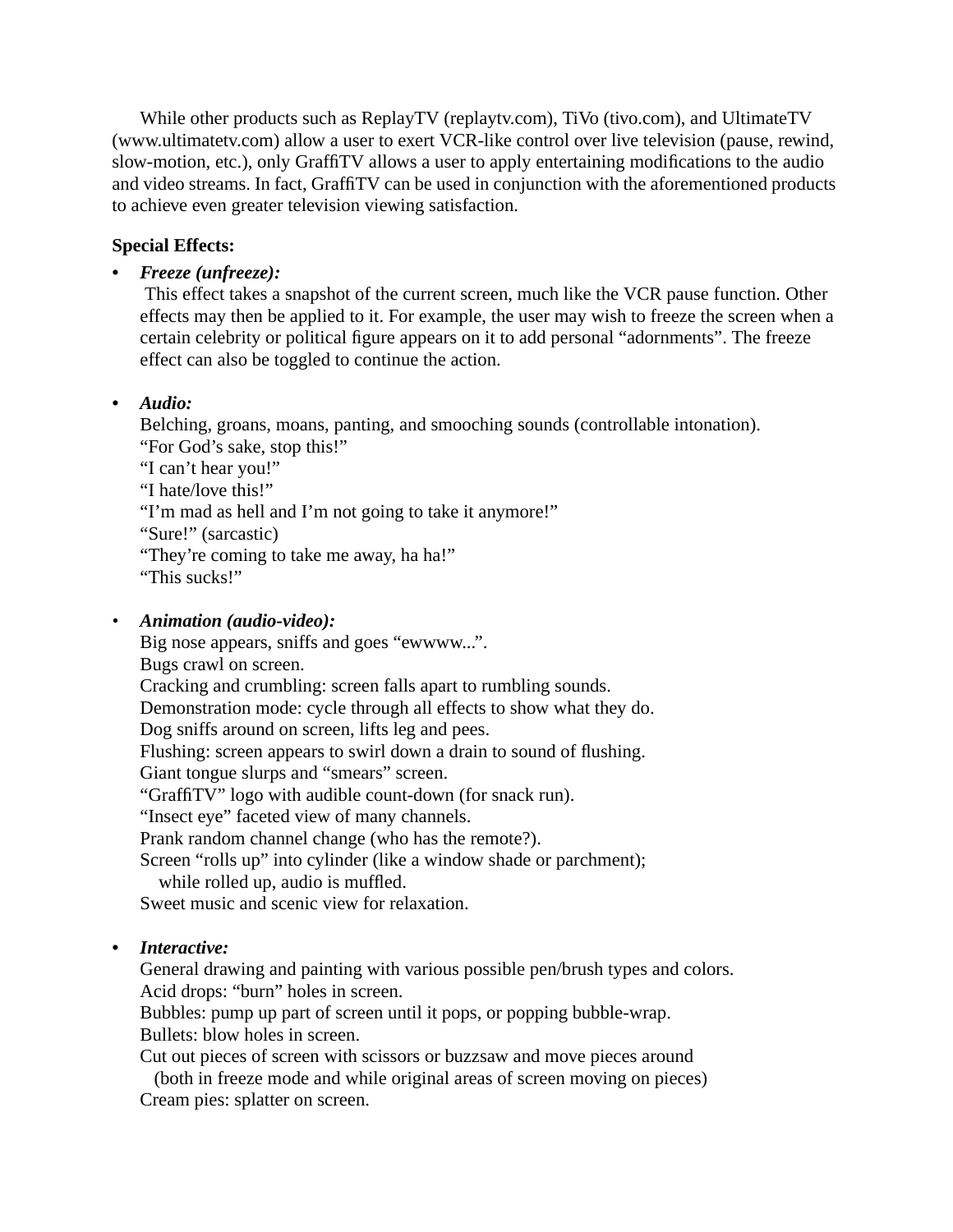Drop rocks into screen with water-like ripple effect. Flame that burns outward and upward. Exploding bombs: set on screen with burning fuse to later "explode". Pigeons "bomb" screen. Puke on screen with sound. Puzzle: screen automatically cut into puzzle pieces and scrambled for user to assemble (both in freeze mode and while screen moving on pieces) Smoochies with lip marks on objects of affection. Stretch and pull images using stylus. Sucker darts: shoot on screen. Tetris: falling pieces of screen must be assembled into picture by user (freeze/unfreeze mode). Tile-puzzle: user pushes screen pieces to assemble picture (freeze/unfreeze mode). "Wheel of fortune" or "Eight ball" channel selection game.

#### **Remote Control.**

The user interface is embodied in the remote control, which features a drawing pad with attached stylus. The drawing pad is a pressure-sensitive display device. By touching and moving the stylus on the pad, a user can select locations and draw on the television screen, as well as select effects from menus appearing on the pad. The stylus is a "clickable" device, capable of sensing two pressure states, light and firm. The light pressure state is typically used to move a pointer on the television screen; the firm, or clicked pressure state is used to select a location or drag an object. Four buttons are also provided to transition into the four categories of special effects: freeze, audio, animation, and interactive.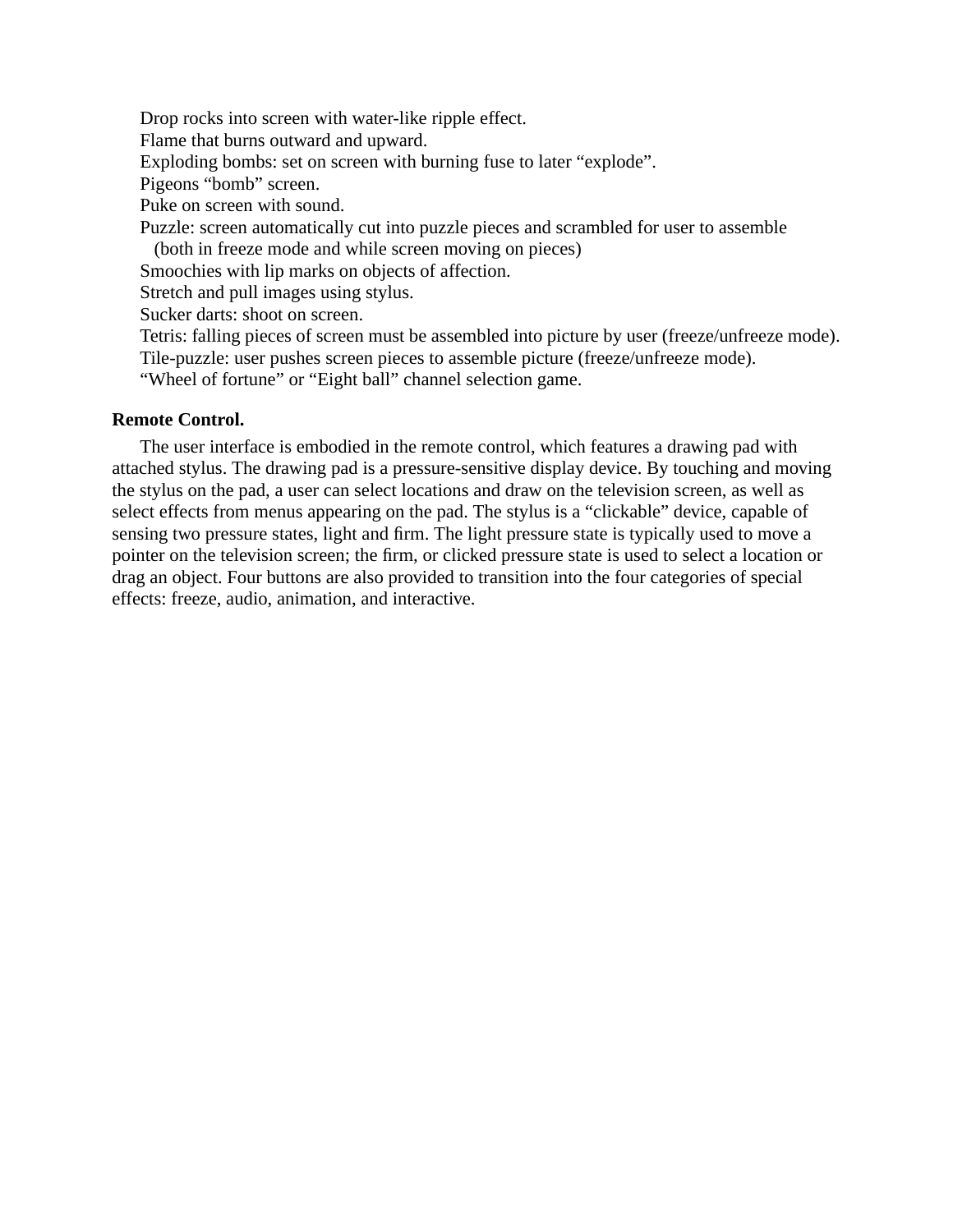

As an example of the use of the remote control, consider the "flush" animation effect. To do this, the user presses the "animation" button, which causes the animation options to appear on the pad. The user then presses the stylus on the "flush" effect to cause it to happen.

As an illustration of the use of the clickable stylus, consider drawing on the television screen. The user first presses the "interactive" button, selects the "draw" effect on the pad, and then draws in the following manner: moving the stylus lightly on the pad causes a pointer to move in a corresponding manner on the television screen; pressing down (clicking) and moving the stylus causes the pointer to draw lines on the screen.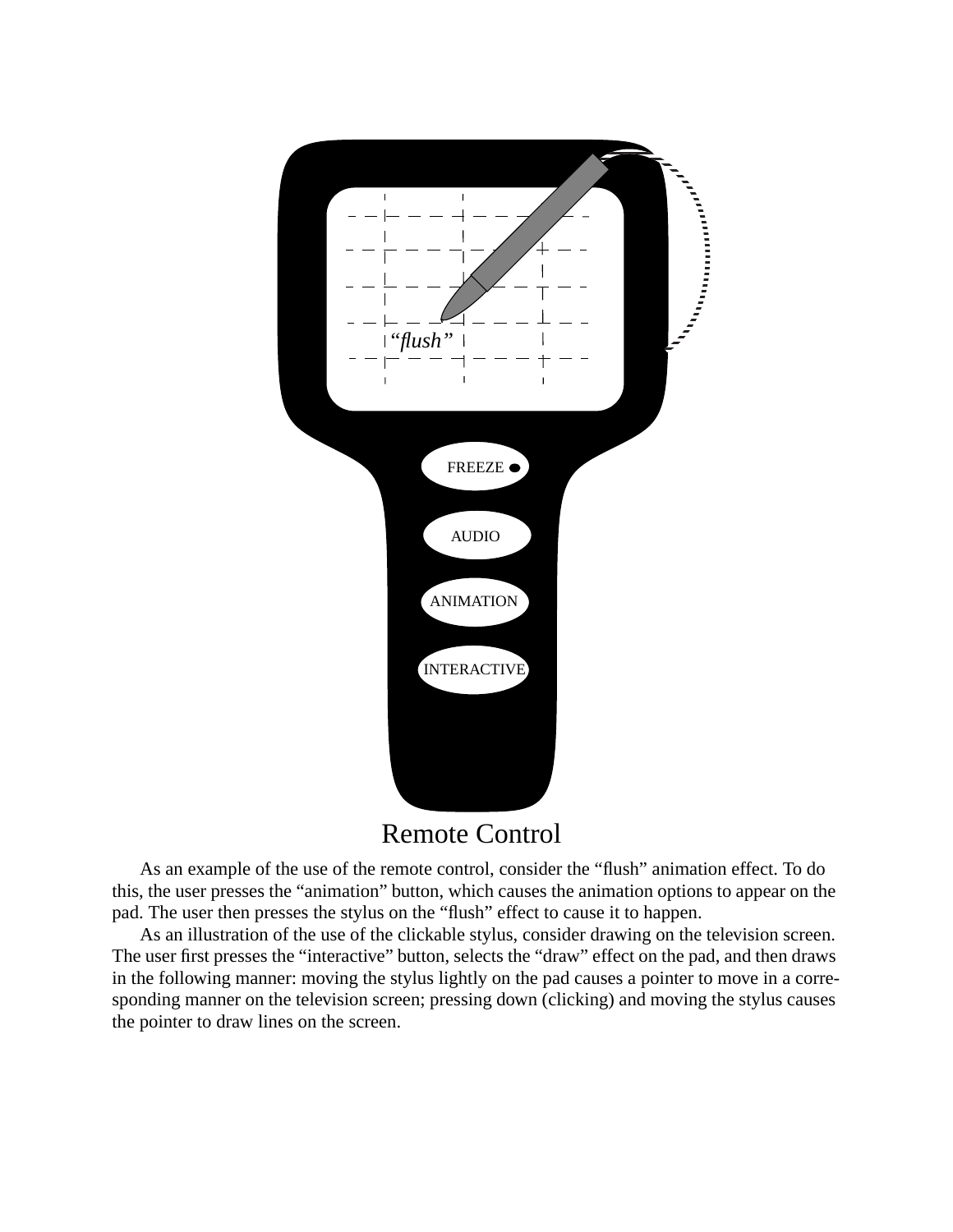## **Advanced Model.**

In the advanced model, the F/X processor can be connected to a computer and the internet to provide a variety of features. Owners of the basic model may also later upgrade into the advanced model by purchasing a plug-in cartridge and software package. Since the processor must remain in proximity to the television, the computer connection may be done via wireless technology (e.g., Bluetooth - see Technology and Cost section).

#### **Features:**

- *Internet downloading*: New special effects may be downloaded from the official GraffiTV web site or elsewhere on the internet. These new effects become available on the remote control when it is synchronized with the F/X processor.
- *Personal productions***:** Software will be available that will allow you to create an original special effect which you can use and upload to a web site. Effects can also be made with commercial graphics software, such as *Commotion*. Audio and video clips from television, movies, or other sources can be recorded and used in producing special effects.
- *Automatic/timed player:* The F/X processor can be programmed to recognize part of a movie, television show, or commercial and automatically trigger selected effects to play. This would allow you to automatically "editorialize" a noxious commercial, for example. Effects can also be programmed to play at specified times.
- *Personal profiles with access codes:* The unit is customizable for different users, e.g., a person may want a specific set of effect options to appear in a menu.

#### **Web Site (graffitv.com):**

- *Special effects database:* People all over the world can post GraffiTV special effects to share with others. These will be categorized into age group sections to prevent children from accessing inappropriate material.
- *Idea and comment board***:** A section of the web site where people can make comments and suggestions for GraffiTV producers and users.

# **Technology and Cost.**

In this section, evidence for the technical feasibility and cost-effectiveness of the GraffiTV is provided by citing relevant technologies and other products related to these GraffiTV functionalities: image capture, remote control, embedded software, and special effects. Roughly weighing this information, we believe that the basic model can be produced for less than \$200 (U.S.) per unit.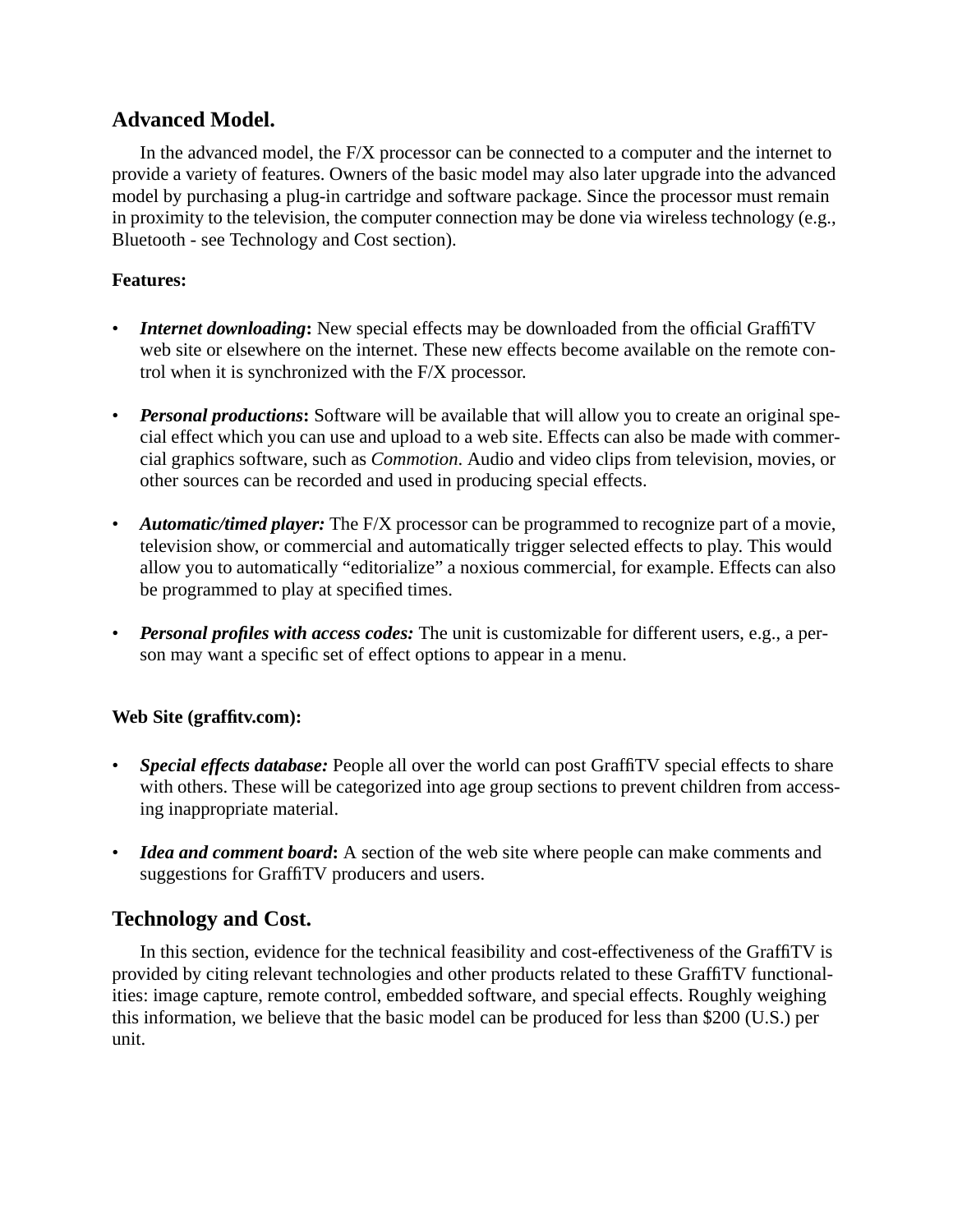#### **Image Capture:**

Numerous products exist for capturing audio and video streams in various formats and converting them to other formats, such as MPEG, suitable for manipulation. The following are examples of this technology:

- CapView USB Video Capture Device from Lifeview (www.lifeview.com). Full motion video capture in AVI format; still frame capture in BMP or JPG. (\$59.00)
- Dazzle Digital Video Creator (www.dazzlemultimedia.com). "The premier MPEG digital video adapter for creating TV-quality video on your PC". Includes not only image capture, but also editing and publishing capabilities. (\$279.95)
- "iView" USB motion and still image capture (\$119.95) from Ariston Technologies (www.ariston.com). Video input in NTSC/PAL/SECAM; output in Quicktime. Includes a variety of software for editing and publishing. (\$119.95)
- MyVideo Plug and Play USB Video Capture and Video Output (www.eskapelabs.com). Can play back out to standard TV or video monitor; includes editing software. (\$249.00)
- iREZ CapSureUSB (\$119.95) (www.irez.com). Harnesses inputs from VCR's, DVD players, stereo receivers, camcorders, CD players, etc.; also includes a built-in microphone and editing software.

### **Remote Control:**

- Palm Inc.'s (www.palm.com) line of handheld PDAs are prime examples of both display/ drawing pad and infrared (IR) communication technology.
- RemoteLink Technology, by Interlink Electronics, Inc., (www.interlinkelec.com) provides "a relatively high speed, multi-channel, digital/analog, optical communications link that does not interfere with signals from consumer remote controls".
- Logitech (www.logitech.com) offers a number of wireless products, including keyboards and mice; transitioning to Bluetooth technology.
- Bluetooth technology (www.bluetooth.com) is an emerging standard for short-range wireless communications. A non-IR scheme such as Bluetooth would be beneficial for GraffiTV to avoid forcing a user to awkwardly point the remote at the F/X box while using the stylus.

### **Embedded Software:**

- HAVi (Home Audio-Visual interoperability) (IEEE Computer Magazine, Sept. 2000). This is a standard proposed by Sony and other electronics manufacturers as a means to allow home audio-visual equipment manufacturers' products to interoperate. It is more specific than Jini (JAVA for embedded software), in that it is exclusively pertinent to audio-visual equipment. It is also based on the IEEE 1394 (firewire) standard. It specifies how streams in various formats (e.g. MPEG) can be routed, for example.
- Jini (www.sun.com/jini): "Network technology provides a simple infrastructure for delivering services in a network and for creating spontaneous interaction between programs that use these services regardless of their hardware/software implementation."

### **Special Effects:**

- Commotion 3.0 (www.pinnaclesys.com) designed by award-winning special-effects artists and leading film makers.
- WinImages R6 (www.crystalpixels.com) for editing and enhancing images.